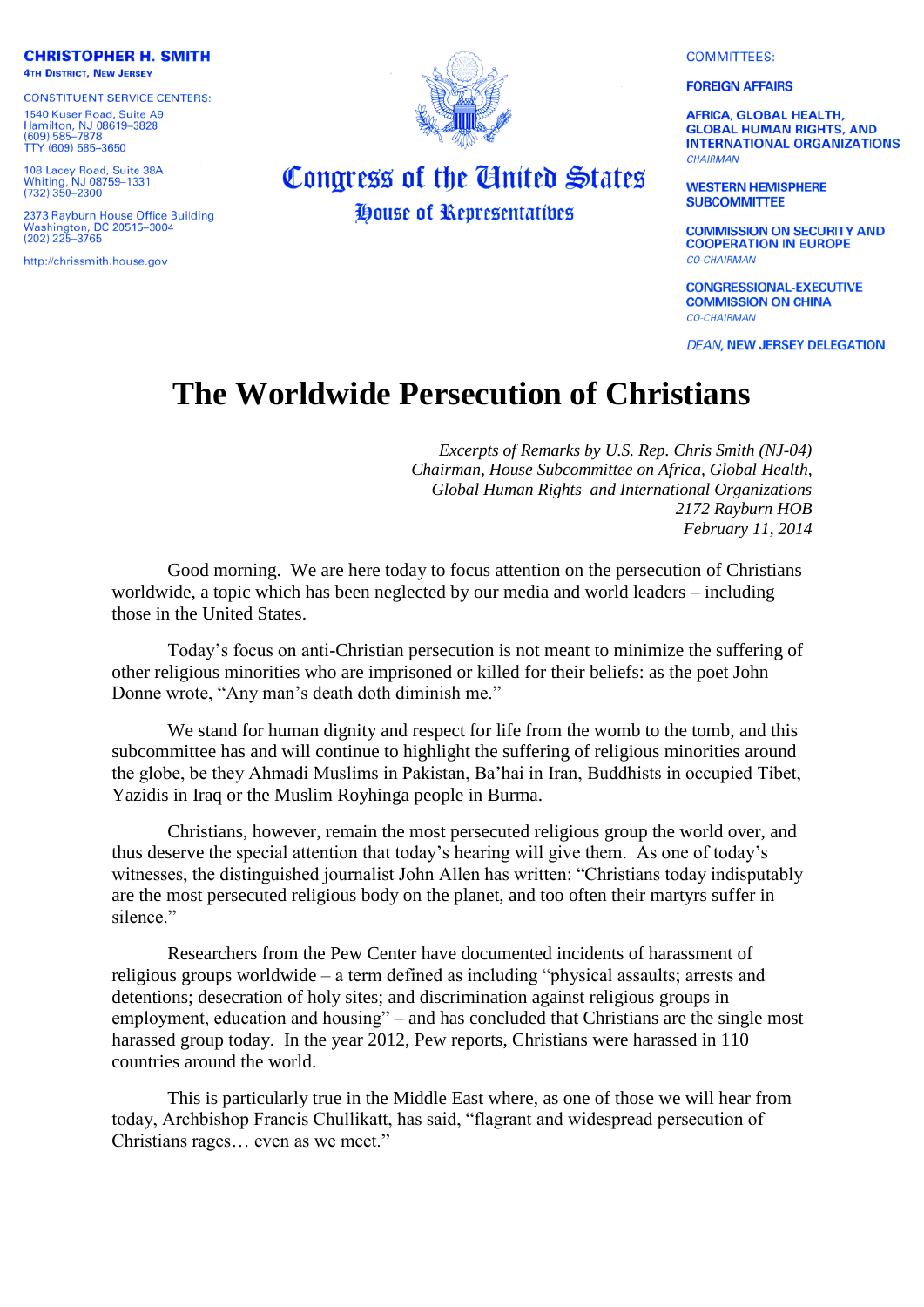Archbishop Chullikatt was the papal nuncio to Iraq, where we have seen repeated violent assaults on Christians, such as the as the October 31, 2010 assault upon Our Lady of Deliverance Syrian Catholic Cathedral in Baghdad in which 58 people were killed and another 70 wounded. Attacks such as this have led the Christian population of Iraq – whose roots date back to the time of the Apostles – to dwindle from 1.4 million in 1987 prior to the first Gulf War, to as little as 150,000 today, according to some estimates. Much of this exodus has occurred during a time in which our country invested heavily in blood and treasure in seeking to help Iraqis build a democracy. As we witness the black flag of al-Qaeda again fly over cities such as Fallujah, which we had won at the cost of so much American blood, we wonder how it is that for Christians in Iraq, life appears to be worse now than it was under the vicious dictator Saddam Hussein.

If we turn to Egypt, we see a Christian population which dates back to the Apostle St. Mark also being oppressed. At a hearing we had last December 10 – Human Rights Day – we heard how churches have been subjected to mob attacks and burned. For example, in April of 2012, St. Mark's Cathedral, seat of the Coptic Pope, was attacked by 30-40 Muslim youths. While dozens of Copts were sheltering inside, security forces joined the mob. Rather than dispersing the crowd, they participated in the all-night attack or stood idly by as rocks, gasoline bombs, and gas canisters were lobbed into the iconic cathedral.

I call your attention to the photographs of churches in Egypt to help illustrate the outrages perpetrated against Christians, simply for being Christian.

Likewise, last year this Subcommittee held a hearing on persecution of religious minorities in Syria. Syria had been a place of relative tolerance for religious minorities in the Middle East, including groups like the Mandeans, who trace their roots to the time of John the Baptist and whom they still revere.

It is this connection with the past which has helped bring radical Islamists to Syria, where not only do they seek to overthrow a violent dictator—Bashar al-Assad, but also seek to eradicate Christianity from the land.

Last September, members of al-Nusra, an al-Qaeda linked group, attacked the town of Malula. Why this is significant is because Malula is a living link with the time of Christ, a Christian village in Syria where Aramaic, the language of Jesus, is still spoken. It is for this reason that Malula was targeted—in the words of one of those attacking this small village whose way of life had remained largely unchanged over the centuries, the Mujahadeen are seeking to "conquer the capital of the Crusaders." Such is the perspective of one whose vision has been distorted by hatred.

But it is not just in the Middle East where we see the persecution of Christians.

I would like to recall one story of one man I met, first in Jos, Nigeria, and then in Washington when we held a hearing on the terror group, Boko Haram last October. It was in the face of this one man that I was able to witness the face of the persecuted Church, which indeed is also the face of Christ.

Habila Adamu is a businessman from Yobe State in Northern Nigeria. On the night of November 28, 2012, masked gunmen armed with AK-47 entered his home. They told his wife to leave, as they were here to "do the work of Allah."

The questioning began.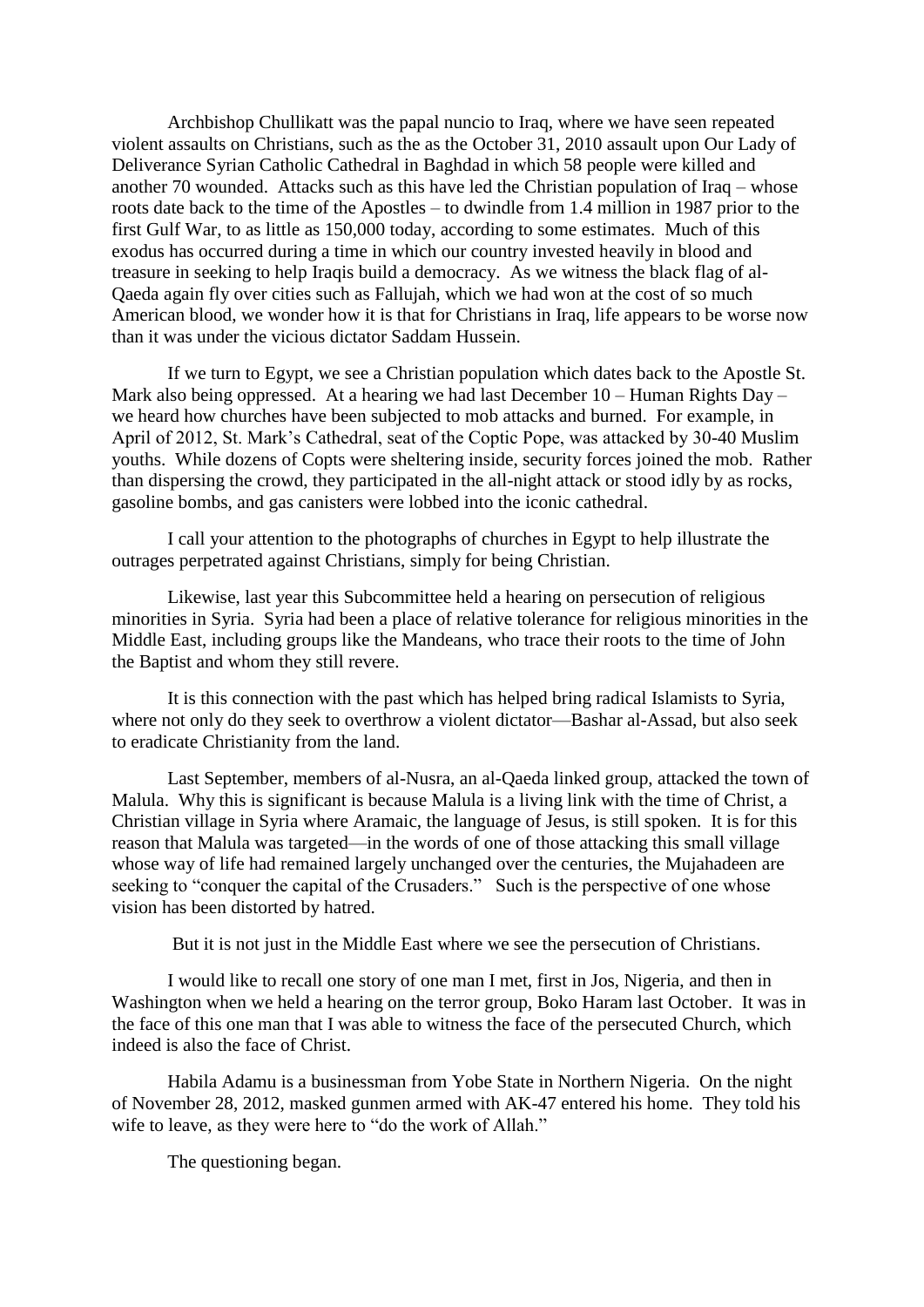"Are you a policeman?"

"No."

"Are you a Nigerian soldier?"

"No."

"Are you a Christian?"

"Yes."

They then asked him why he has not accepted Islam, when he has heard the message of Muhammad.

He replied that "I am a Christian. We are also preaching the gospel of the true God to you and to other people who do not yet know God."

They then asked, "Habila, Are you ready to die as a Christian?"

"I am ready to die as a Christian."

They asked him again, "Are you ready to die as a Christian?"

He replied, "I am ready…" And before he had closed his mouth, a bullet ripped through him.

You can see the exit point of the wound in the photo before you…

How many of us, who profess Christ, would have been able to stare martyrdom in the face and refuse to renounce Christ?

Habila Adamu, by the grace of God, survived. The term "hero" is one thrown around loosely these days, but he is a hero of his faith.

And there are many more like him. We will hear today stories from around the world, where Christians are under attack simply for the beliefs they profess. We will hear witnesses discuss persecution in places such as Burma, Vietnam, Eritrea, even in this hemisphere.

According to some estimates, China is on track to become the largest Christian nation in the world, though numbers are hard to pin down, because most of these Christians remain underground and cannot worship freely.

As US Commission on International Freedom Commissioner Elliott Abrams points out, independent Protestants and Catholics continue to face persecution for refusing to affiliate with government-approved religious groups. Protestant "house church" groups that refuse to join the state-approved Protestant religious organization are deemed illegal and experience harassment, fines, detentions, and imprisonment. Approximately 900 Protestants were detained in the past year for conducting public worship activities. Seven Protestant leaders also were imprisoned for terms exceeding one year. The Chinese government issued a directive to "eradicate" unregistered Protestant churches over the next ten years, including through force. Police have embraced the plan, raiding meetings, seeking to break up large churches that previously operated openly, and detaining religious leaders.